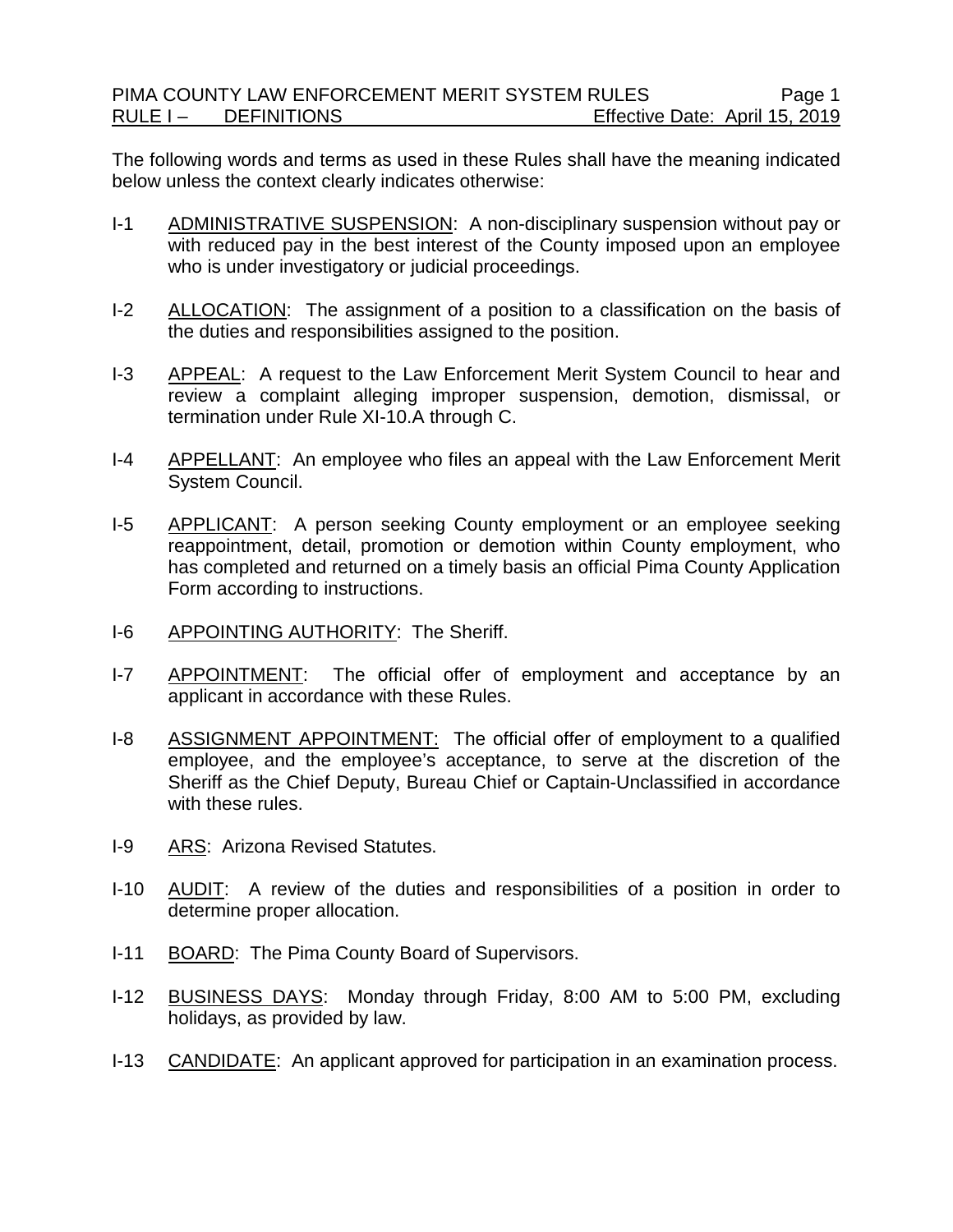- I-14 CERTIFICATION: The process by which Human Resources identifies/certifies eligible applicants to continue in the recruitment selection process for a particular position.
- I-15 CLASS SPECIFICATION: The official document defining essential functions of the job, the type and level of duties and responsibilities and the minimum qualifications of positions assigned to a particular classification.
- I-16 CLASSIFICATION: A title and code assigned to a grouping of similar duties and responsibilities as described in the appropriate class specification.
- I-17 CLASSIFICATION SYSTEM: The orderly arrangement of positions under separate and distinct classifications on the basis of current duties and responsibilities.
- I-18 COMMISSIONER: A member of the Pima County Law Enforcement Merit System Council.
- I-19 COMPENSATION: The salary, wage, allowances, and all other forms of valuable consideration earned by or paid to an employee except reimbursement for necessary expenses which have been authorized and incurred.
- I-20 CONTINUOUS ANNOUNCEMENT: The official notice of employment opportunities in Pima County for which applications are accepted on a continuing basis for a period of at least six (6) months.
- I-21 COUNCIL: The Pima County Law Enforcement Merit System Council.
- I-22 COUNTY: Pima County Government.
- I-23 COUNTY ADMINISTRATOR: Highest ranking Administrator for the Board of Supervisors.
- I-24 COUNTY EMPLOYEE: A person appointed to and currently filling a paid position within the County.
- I-25 COUNTY-FUNDED POSITION: A position funded by legally established recurring revenue to the County.
- I-26 COUNTY-WIDE ANNOUNCEMENT: The official notice posted on the County's website of employment opportunities limited to County employees.
- I-27 DEMOTION: A change in the assignment of an employee from a position of one classification to a position of another classification having a lower starting salary.
- I-28 DEPARTMENT: A County governmental unit which has a separate operating budget approved by the Board.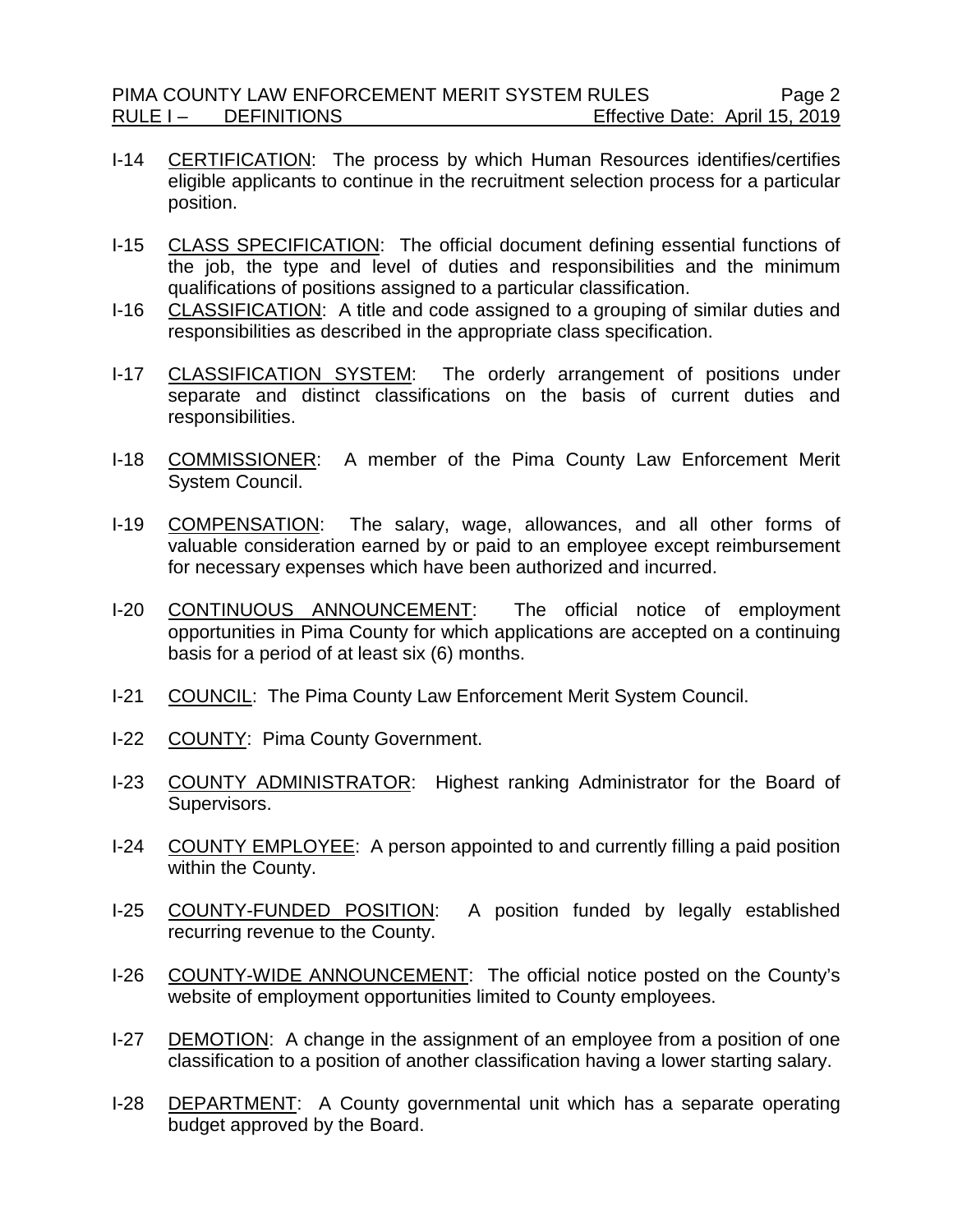- I-29 DESIGNEE: A Sheriff's Department employee with a rank of captain or above selected by the Sheriff to perform a job, duty or task.
- I-30 DETAIL: The assignment of an employee to temporary duty which exceeds fifteen (15) working days to a position other than the position to which regularly assigned.
- I-31 DISMISSAL: The involuntary termination of a person from County employment for a disciplinary reason. For the purposes of employee appeals pursuant to these Rules a resignation in lieu of dismissal shall be deemed to be a dismissal.
- I-32 ELIGIBLE APPLICANT: An applicant who has applied for a specific employment opportunity posted on the County's website, and whose previous work experience and/or education meet the eligibility requirements for the classification as determined by the Human Resources Department.
- I-33 EMERGENCY APPOINTMENT: An appointment with a duration of not more than thirty (30) working days within a twelve (12) month period, that is required by a governmental state of emergency.
- I-34 EXEMPT EMPLOYEE: An employee who is not eligible for overtime compensation under the Fair Labor Standards Act and Personnel Policy 8-102.
- I-35 FULL-TIME POSITION: A position which provides employment for eighty (80) hours per pay period.
- I-36 GRIEVANCE: A complaint alleging misinterpretation, misapplication, or unequal enforcement of County Personnel Policies, Law Enforcement Merit System Rules, Administrative Procedures, or alleging unlawful discrimination. It is also defined as a complaint following receipt of a Letter of Reprimand.
- I-37 INTERMITTENT EMPLOYEE: A person who has been hired for seasonal, on call, or as-needed employment that does not exceed one thousand forty (1040) paid hours per fiscal year.
- I-38 INTRADEPARTMENTAL ANNOUNCEMENT: The official notice posted on the County's website of employment opportunities limited to employees in a specific department.
- I-39 LAW ENFORCEMENT MERIT SYSTEM: The uniform and equitable system of personnel administration under state statutes and regulations.
- I-40 LAYOFF: The conditional termination of a permanent employee due to lack of funds, reduced demand for services, functions and programs, elimination of a position, failure to successfully complete promotion probation, or other reasons specified in these Rules.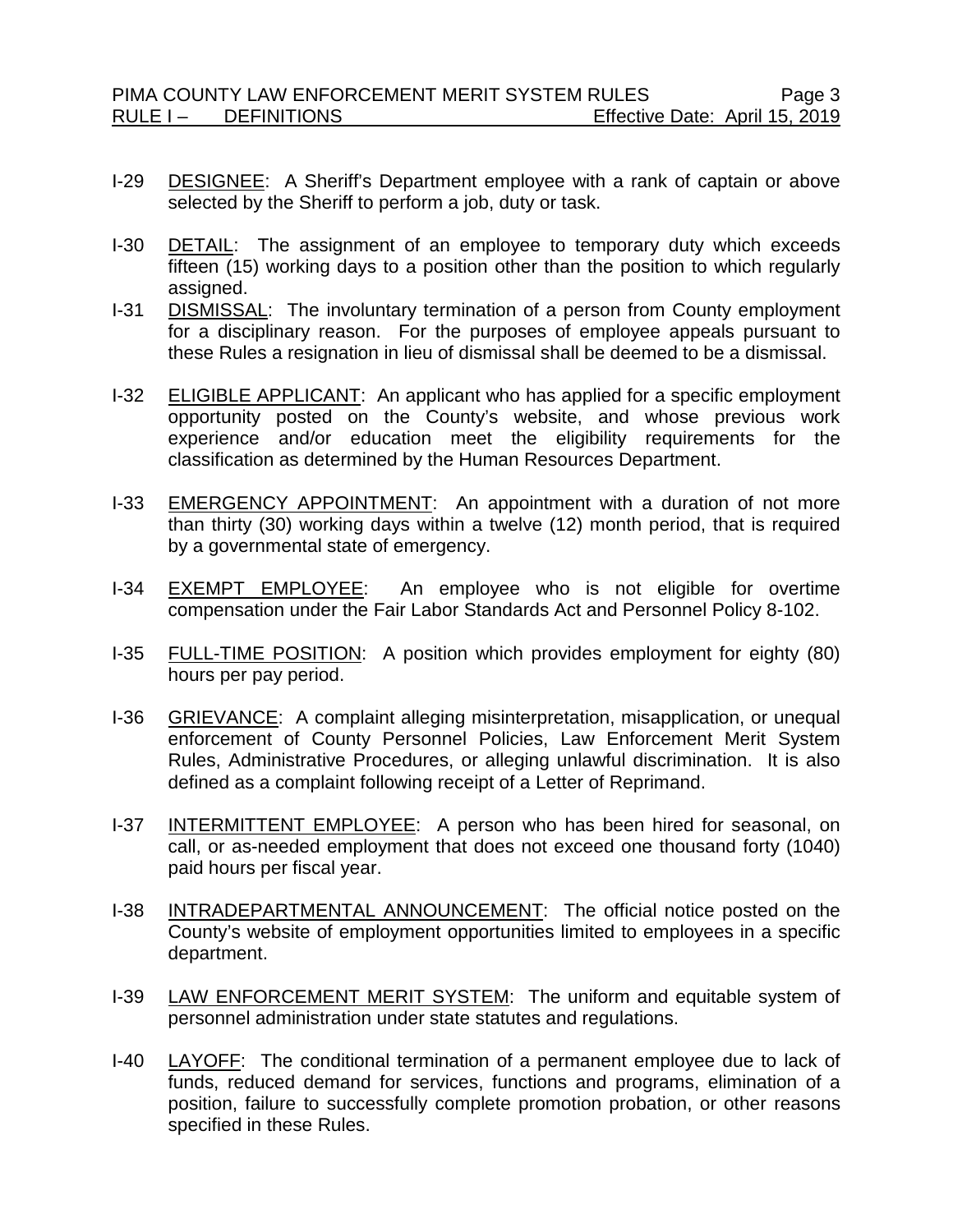- I-41 LATERAL APPOINTMENT: The appointment to a Deputy Sheriff position and the filling of the position by a person who is not a Pima County employee and who has Arizona P.O.S.T. certification and a minimum of two years experience as a Peace Officer in the State of Arizona at the time of appointment.
- I-42 NON-EXEMPT EMPLOYEE: An employee who is eligible for overtime compensation under the Fair Labor Standards Act and Personnel Policy 8-102.
- I-43 PART-TIME POSITION: A position which provides employment for less than eighty (80) hours per pay period.
- I-44 PERMANENT EMPLOYEE: A regular employee who has successfully completed initial probation.
- I-45 PRE-LAYOFF REAPPOINTMENT: The appointment of a County employee who has been notified of layoff, prior to the effective date of the layoff, to a classification of the same or lower salary.
- I-46 PROBATION: A specified period of employment following initial appointment, reemployment, reinstatement, reappointment, promotion, rehire, or demotion, which is the final step in the examining process during which an employee is evaluated.
- I-47 PROBATIONARY EMPLOYEE: A regular employee serving initial probation who may be terminated without cause and with no right of appeal.
- I-48 PROMOTION: A change in the assignment of an employee from one classification to another classification having a higher starting salary.
- I-49 PUBLIC ANNOUNCEMENT: The official notice posted on the County's website of employment opportunities with the County open to the public.
- I-50 REALLOCATION: A change in the classification assigned to an existing position.
- I-51 REAPPOINTMENT: A competitive or non-competitive change in the assignment of an employee from one position to another of any classification having the same or lower starting salary.
- I-52 REASSIGNMENT: A competitive or non-competitive change in the assignment of an employee from one position to another of the same classification and salary within the Sheriff's department.
- I-53 RECLASSIFICATION: A change in the classification of an employee when his/her position has been reallocated.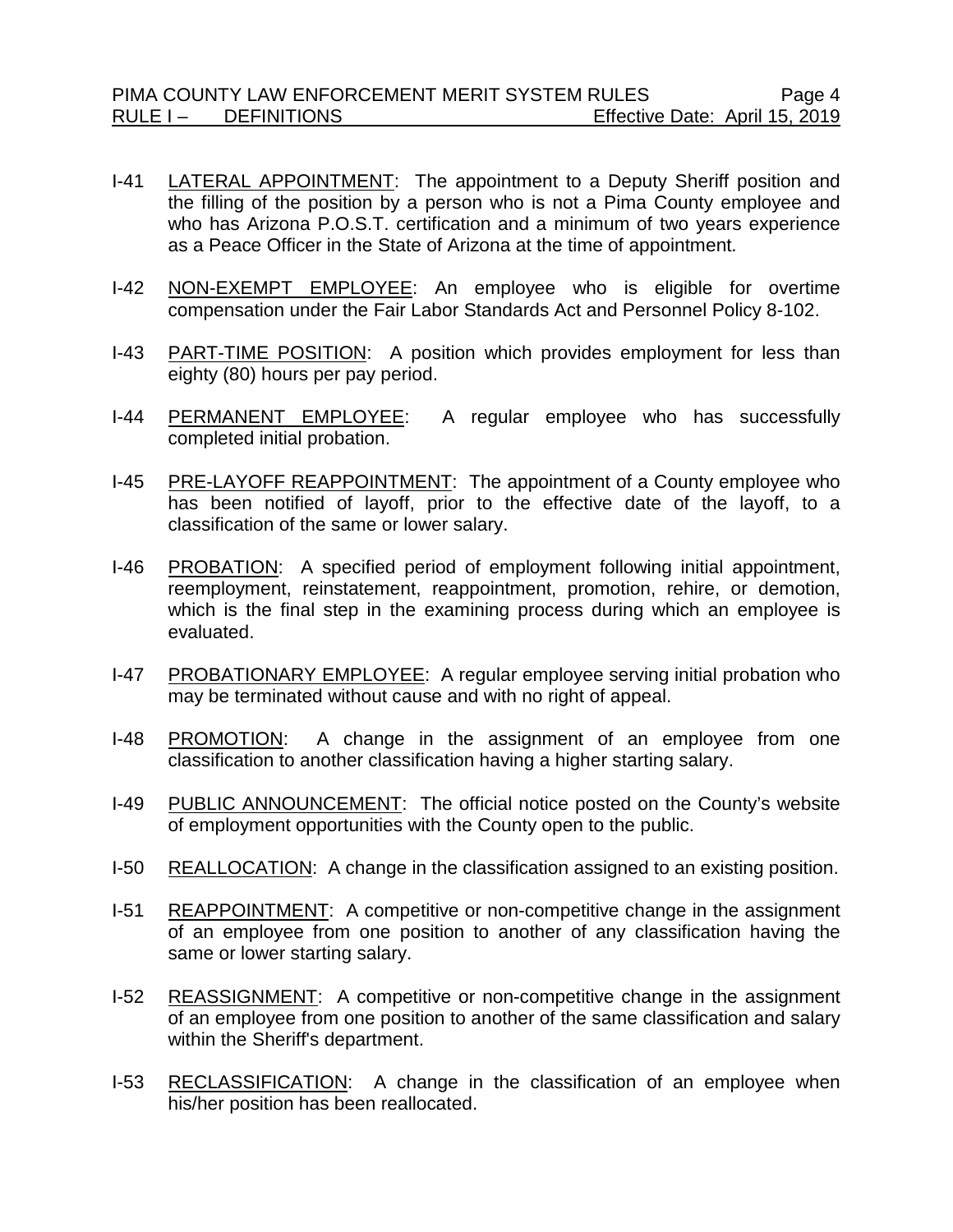- I-54 REEMPLOYMENT: The appointment of a laid-off employee to a classification, other than the classification from which laid off or an appointment following Uniformed Services leave under Personnel Policy 8-103.
- I-55 REGULAR EMPLOYEE: An employee who is employed full-time, part-time, or variable-time on a continuous and continuing basis.
- I-56 REHIRE: The appointment of a former permanent status employee who resigned in good standing to a classification in the same or lower grade.
- I-57 REINSTATEMENT: The appointment of a laid-off employee to a position of the same classification in the Sheriff's Department from which laid off, or the returning of an employee as ordered by the Law Enforcement Merit System Council.
- I-58 RESOLUTION: The Pima County Law Enforcement Merit System Resolution adopted by the Pima County Board of Supervisors on April 19, 1971, and any subsequent amendments or additions thereto.
- I-59 RESPONDENT: The Sheriff or the other individuals named by the Appellant, whose interests are adverse to those of the Appellant or who will be directly affected by the Council's decision in an appeal
- I-60 SELECTIVE CRITERIA: Key position-specific factors within a classification, such as specialized knowledge and/or experience, or special background or qualifications, or a particular geographic area, used to identify/certify eligible applicants.
- I-61 SENIORITY: The number of hours of continuous employment with Pima County.
- I-62 SUSPENSION: An involuntarily imposed leave without pay or with reduced pay.
- I-63 TEMPORARY EMPLOYEE: An employee who has been appointed on a fulltime, part-time, or variable-time basis for limited period not exceeding eighteen (18) months.
- I-64 TERMINATION: Separation of an employee from County employment.
- I-65 USERRA: Refers to the Uniformed Services Employment and Reemployment Rights Act.
- I-66 VACANT POSITION: A position currently under recruitment or available to be filled as determined by the Sheriff.
- I-67 VARIABLE-TIME POSITION: A position which provides employment for an asneeded number of hours per work week.